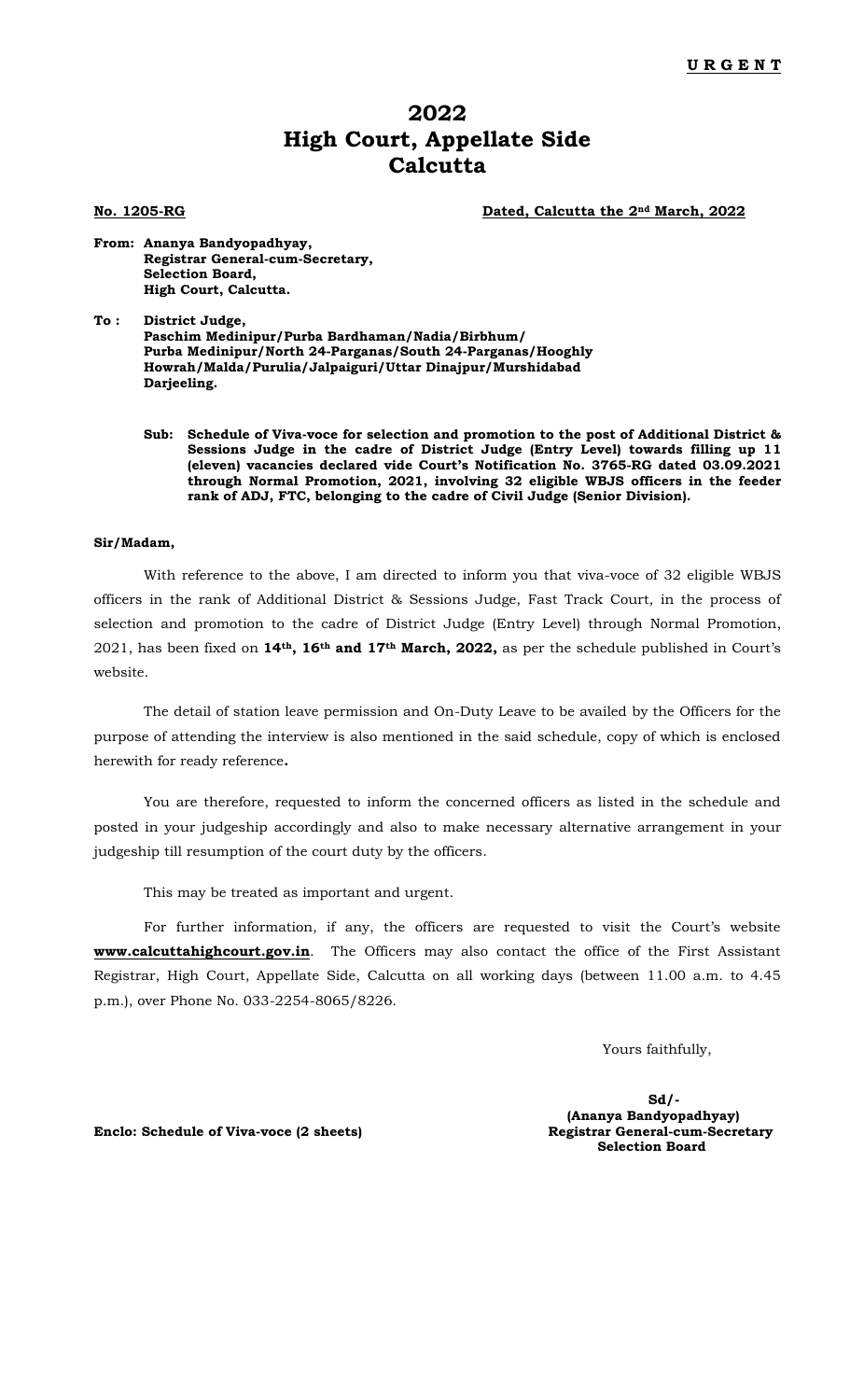# **2022 High Court, Appellate Side Calcutta**

## **DATED: CALCUTTA, THE 2nd MARCH, 2022**

Schedule of Viva-voce in the process of Selection and Promotion to the post of Additional District & Sessions Judge in the cadre of District Judge (Entry Level) towards filling up the 11 (eleven) vacancies declared vide Court's Notification No. 3765-RG dated 03.09.2021, through **Normal Promotion, 2021**, for the 32 eligible WBJS Officers (as listed below) in the rank of ADJ, FTC belonging to the cadre of Civil Judge (Senior Division).

| Sl. | Name of the Officer with present posting | Date, Time, Venue and instruction     |
|-----|------------------------------------------|---------------------------------------|
| No. |                                          | regarding station leave/on-duty       |
|     |                                          | permission                            |
| 1.  | Shri Nilanjan Dey                        | Date: 14.03.2022                      |
|     | ADJ, FTC-1, Sadar, Paschim Medinipur     |                                       |
| 2.  | Smt. Rajashree Basu Adhikary             | Time: 4.30 P.M. to 6.00 P.M.          |
|     | ADJ, FTC, Katwa, Purba Bardhaman         | Reporting time: 4.00 P.M.             |
| 3.  | Shri Abhijit De                          |                                       |
|     | ADJ, FTC-3, Krishnanagar, Nadia          | Venue: Study Room, adjacent to the    |
| 4.  | Smt. Dipali Shrivastava (Sinha)          | Chamber of Registrar General, 1st     |
|     | ADJ, FTC, Dubrajpur, Birbhum             | Floor, Main Building, High Court      |
| 5.  | Shri Hiranmoy Sanyal                     |                                       |
|     | ADJ, FTC-1, Krishnanagar, Nadia          | <b>Station Leave: Officers may be</b> |
| 6.  | Smt. Ali Biswas (Sarkar)                 | allowed to leave station in the       |
|     | ADJ, FTC-2, Krishnanagar, Nadia          | afternoon (after court hours) on      |
| 7.  | Shri Sandip Karmakar                     | 13.03.2022 and remain away till       |
|     | ADJ, FTC-2, Contai, Purba Medinipur      | morning of 15.03.2022. Leave may be   |
| 8.  | Shri Priyajit Chatterjee                 | considered as On-Duty                 |
|     | ADJ, FTC, Kalyani, Nadia                 |                                       |
| 9.  | Abu Helal Manjurur Rahaman               |                                       |
|     | ADJ, FTC, Haldia, Purba Medinipur        |                                       |
| 10. | Smt. Leena Goldar                        |                                       |
|     | ADJ, FTC-1, Basirhat, North 24-Parganas  |                                       |

| Sl. No. | Name of the Officer with present posting                             | Date, Time, Venue and instruction<br>regarding station leave/on-duty<br>permission |
|---------|----------------------------------------------------------------------|------------------------------------------------------------------------------------|
| 11.     | Smt. Sulagna Dastidar<br>ADJ, FTC-8, Alipore, South 24-Parganas      | Date: 16.03.2022                                                                   |
| 12.     | Shri Suresh Biswakarma<br>ADJ, FTC, Serampore, Hooghly               | Time: 4.30 P.M. to 6.00 P.M.<br>Reporting time : 4.00 P.M.                         |
| 13.     | Shri Pijush Kanti Rov<br>ADJ, FTC-1, Diamond Harbour, S. 24-Parganas | Venue : Study Room, adjacent to the                                                |
| 14.     | Kazi Abul Hasem<br>ADJ, FTC-1, Chinsurah, Hooghly                    | <b>Chamber of Registrar General, 1st</b><br>Floor, Main Building, High Court       |
| 15.     | Shri Tapas Kumar Roy<br>ADJ, FTC-3, Howrah                           | <b>Station Leave: Officers may be</b>                                              |
| 16.     | Molla Asgar Ali<br>ADJ, FTC-1, Barasat, North 24-Parganas            | allowed to leave station only on<br>16.03.2022. Leave may be considered            |
| 17.     | Shri Arup Kumar Das<br>ADJ, FTC-4, Barrackpore, North 24-Parganas    | as On-Duty                                                                         |
| 18.     | Shri Rajesh Tamang<br>ADJ, FTC-3, Alipore, South 24-Parganas         |                                                                                    |
| 19.     | Shri Rajesh Guha Ray<br>ADJ, FTC-3, Barasat, North 24-Parganas       |                                                                                    |
| 20.     | Shri Asish Gupta<br>ADJ, FTC-1, Sealdah, South 24-Parganas           |                                                                                    |

---------------------------------------------

-----